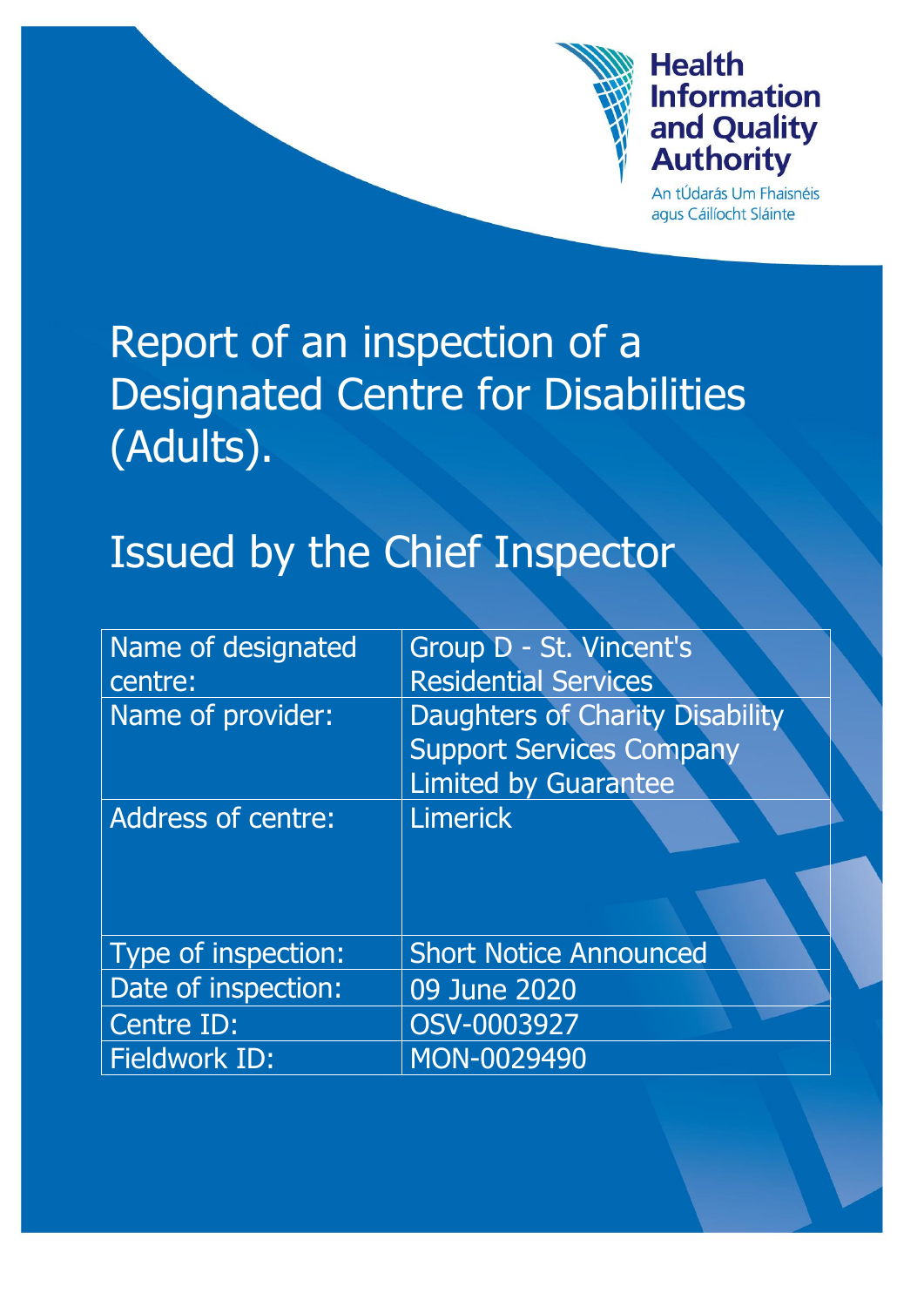## About the designated centre

The following information has been submitted by the registered provider and describes the service they provide.

The centre provides high-support residential accommodation for four adults with an intellectual disability. The management team confirmed that the centre was not accepting any new admissions, in line with the service's policy of moving residents from congregated settings to community homes. The centre is made up of a residential unit with a separate but connected apartment. The centre is located in a section of a larger building in a campus providing various facilities for people with intellectual disabilities in addition to residential accommodation. The designated centre is staffed with a team of nurses, care staff and a service manager.

#### **The following information outlines some additional data on this centre.**

| Number of residents on the |  |
|----------------------------|--|
| date of inspection:        |  |
|                            |  |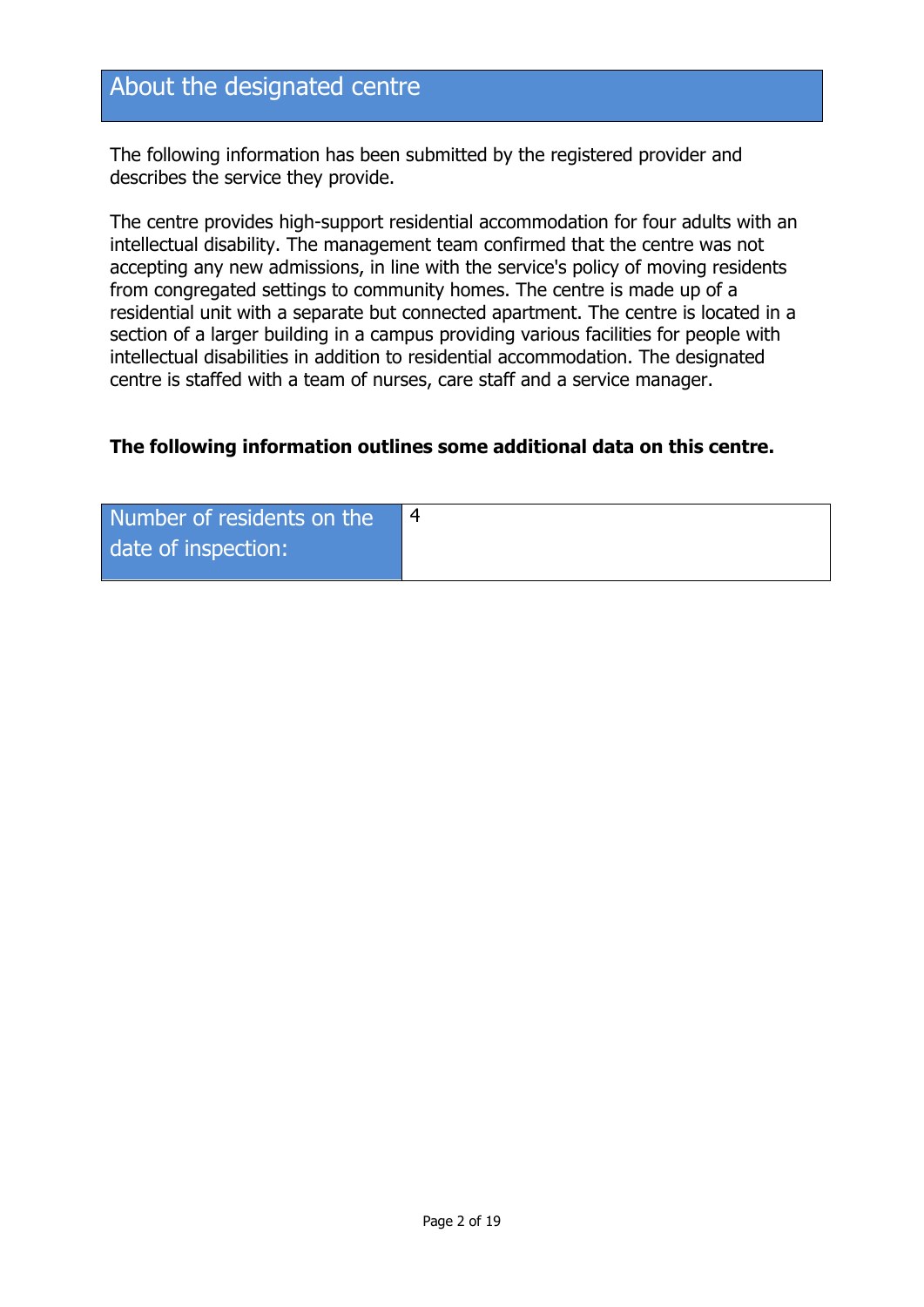This inspection was carried out to assess compliance with the Health Act 2007 (as amended), the Health Act 2007 (Care and Support of Residents in Designated Centres for Persons (Children and Adults) with Disabilities) Regulations 2013, and the Health Act 2007 (Registration of Designated Centres for Persons (Children and Adults with Disabilities) Regulations 2013 - 2015 as amended. To prepare for this inspection the inspector of social services (**hereafter referred to as inspectors**) reviewed all information about this centre. This included any previous inspection findings, registration information, information submitted by the provider or person in charge and other unsolicited information since the last inspection.

As part of our inspection, where possible, we:

- speak with residents and the people who visit them to find out their experience of the service,
- talk with staff and management to find out how they plan, deliver and monitor the care and support services that are provided to people who live in the centre,
- observe practice and daily life to see if it reflects what people tell us,
- **F** review documents to see if appropriate records are kept and that they reflect practice and what people tell us.

In order to summarise our inspection findings and to describe how well a service is doing, we group and report on the regulations under two dimensions of:

#### **1. Capacity and capability of the service:**

This section describes the leadership and management of the centre and how effective it is in ensuring that a good quality and safe service is being provided. It outlines how people who work in the centre are recruited and trained and whether there are appropriate systems and processes in place to underpin the safe delivery and oversight of the service.

#### **2. Quality and safety of the service:**

This section describes the care and support people receive and if it was of a good quality and ensured people were safe. It includes information about the care and supports available for people and the environment in which they live.

A full list of all regulations and the dimension they are reported under can be seen in Appendix 1.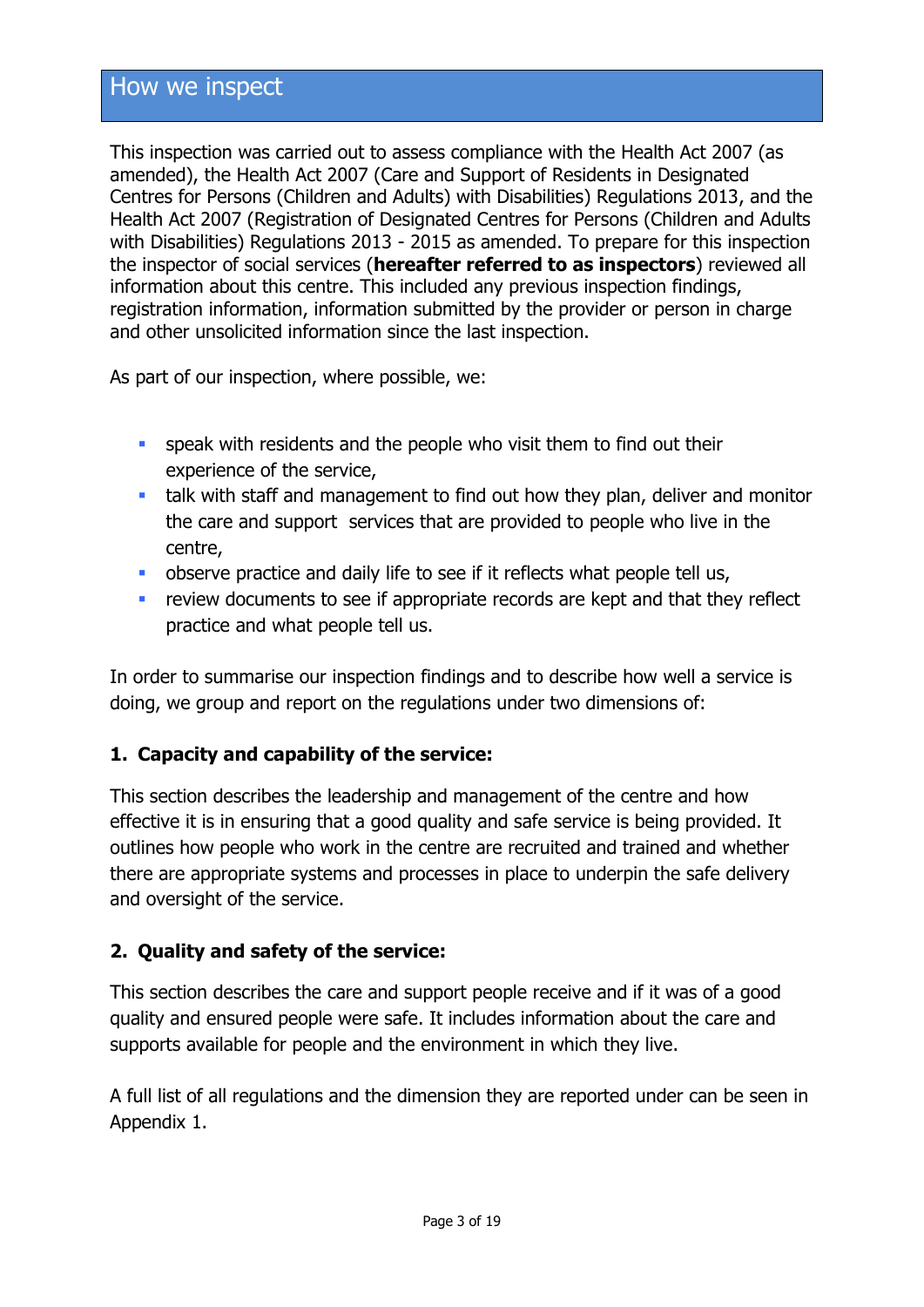## **This inspection was carried out during the following times:**

| Date                   | Times of<br>Inspection  | Inspector     | <b>Role</b> |
|------------------------|-------------------------|---------------|-------------|
| Tuesday 9 June<br>2020 | 09:30hrs to<br>15:00hrs | Cora McCarthy | Lead        |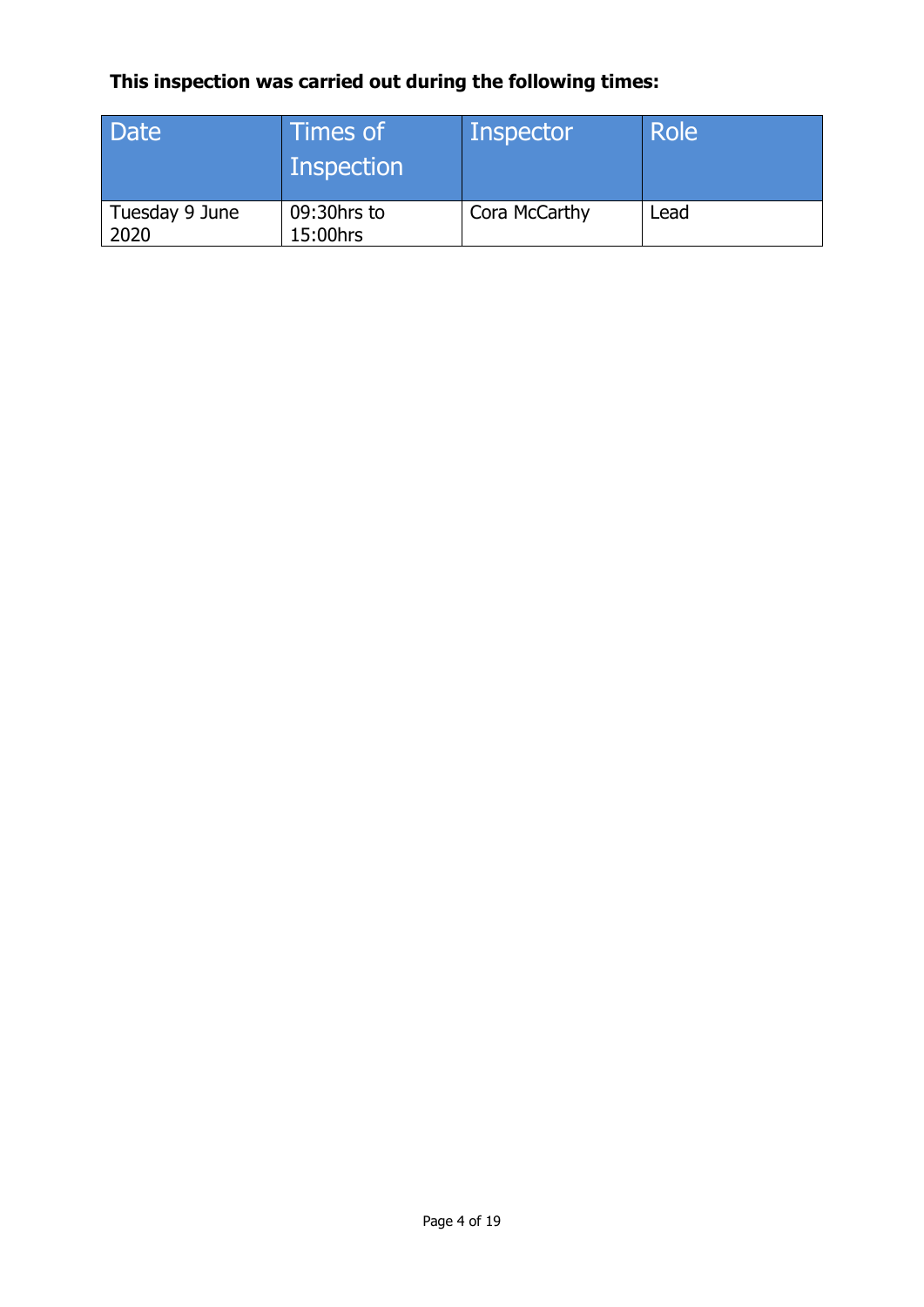#### **What residents told us and what inspectors observed**

Four residents were residing in the designated centre, three of which were in the main building. One resident was living in a self contained apartment in the designated centre at the time of the inspection. On arrival to the designated centre, the residents were being supported by four staff members to get ready for the day ahead. The inspector had an opportunity to meet and observe the residents in their home. The inspector sat in the sitting room with one resident and it was apparent from the conversation that she was very happy in the centre. The resident talked about fun things she did with staff and other residents and when asked if she felt safe in the centre she responded positively. Another resident showed me around their new garden which they had developed for a competition of ''Best Garden'' the provider was running; they were very proud of this. This resident also showed me a notice board with photos of all the activities the residents had engaged in during the Covid isolation period. These included art, gardening, cooking, baking and celebrating birthdays with cocktail evening. One resident however did mention that they were meant to move to their new house and hadn't and they were confused about this. When the inspector spoke with staff about this it was apparent that the resident had not been informed about suspension of the move due to the Covid restrictions and there was no evidence of consultation with the resident. Overall though the residents appeared very content in the presence of staff members and the positive relationship was very obvious with lots of joking and laughing. Interactions between staff members and the residents were noted to be respectful in nature. There was clear understanding of residents needs and staff were noted to adhere to residents plans in terms of seating arrangements and the Covid 19 infection prevention and control guidelines.

As on the previous inspection it was noted that there was limited communication with the resident living in the apartment and the noise level in it was low, in line with the resident's assessed needs. The apartment was sparsely furnished, there was padding on the bedroom walls and the apartment was dated and not suitable to the residents needs. On this occasion the inspector spent more time in the apartment with the resident and although he could not tell the inspector his views it was very apparent that the environment is not meeting this residents needs. The staff members working directly with the resident knew him exceptionally well and were very good at meeting his needs however the environmental restrictions continued to impact the residents rights and dignity. During the inspection the inspector observed an incident of behaviour that challenges and the staff managed it very well, maintaining the residents safety and dignity throughout. The staff had engaged advocacy services to support the resident. The resident continues to go for a drive on the bus one morning per week. The person in charge had gone to exceptional lengths to maintain the residents routine during lock down and provide the resident with the same takeaway meal they enjoyed normally. The resident continues to spend time in an enclosed garden which had been purpose built for the residents use solely. The restrictions remain in place in the apartment and in particular, the use of a monitoring camera and locked doors with hatch for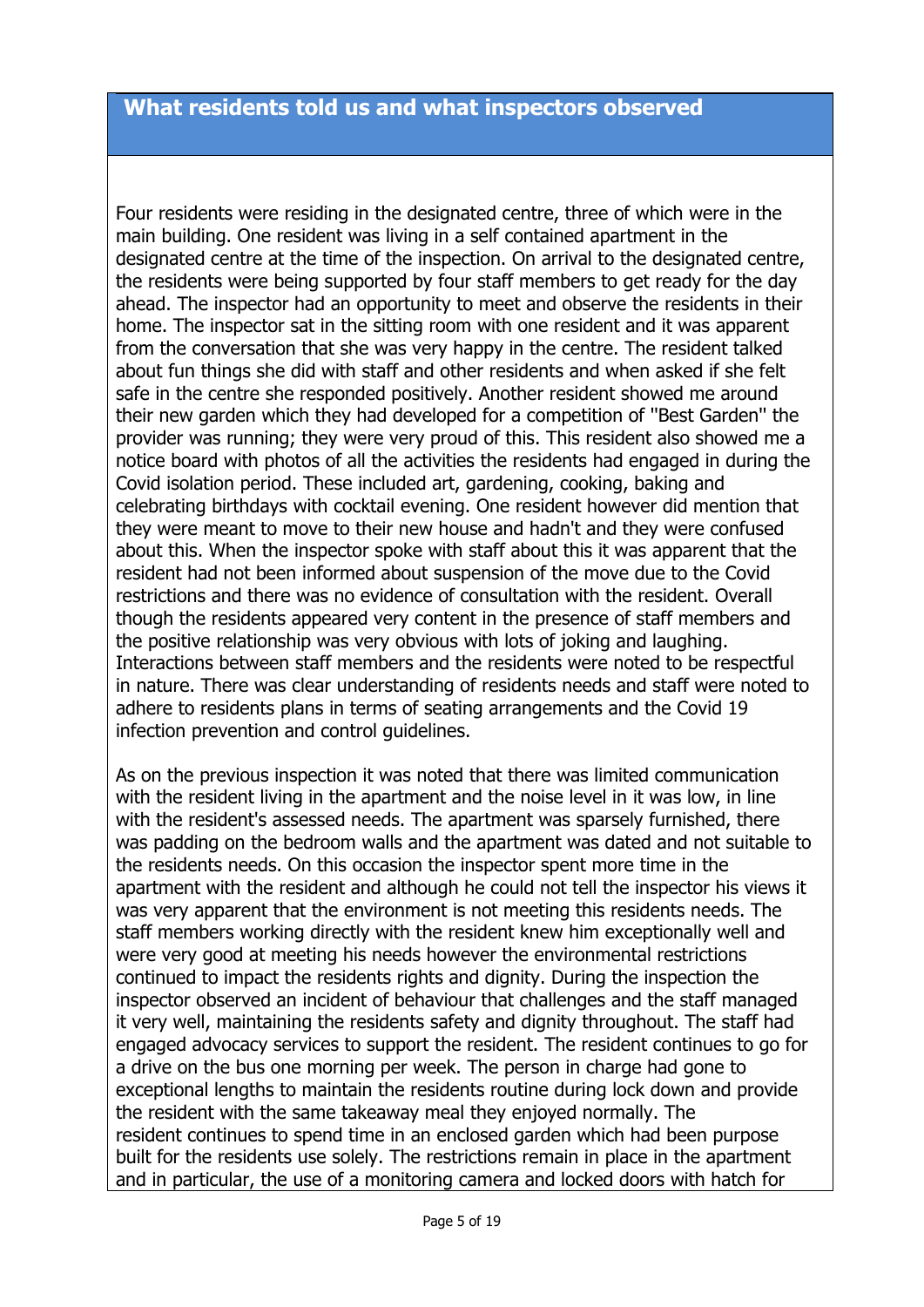the purpose of both viewing and interacting with the resident.

## **Capacity and capability**

Overall, the inspector found effective governance systems were in place and there was a clearly defined management structure, which identified the lines of authority and accountability for all areas of service provision. The person in charge held the necessary skills and qualifications to carry out the role. The person in charge had ensured all the requested documentation was available for the inspector to review during the inspection. While the provider had taken measures to improve the quality, safety and comfort of the service, suitable systems had not been achieved to ensure that the service provided was consistently safe and suited to residents' needs. The building was dated and had no fire containment measures in place and therefore was unsafe. The environment was not suited to the assessed needs of the residents with regards to the restrictions and sparsely furnished apartment for one resident.

The provider had ensured that staff numbers and skill mix at the centre were in line with the assessed needs of the residents. The inspector reviewed the actual and planned rota which indicated continuity of care from a core staff team. The person in charge demonstrated the relevant experience in management and was effective in the role, however they had no protected time for administrative duties. The staff members with whom the inspector spoke with were very knowledgeable around the residents' assessed needs and their individual methods of communication.

The person in charge had a training matrix for review and the inspector noted that all staff had received mandatory training however staff did not have all appropriate training in line with assessed needs of the residents. The registered provider had ensured that staff had received appropriate training in relation to infection, prevention and control and safeguarding residents and the prevention, detection and response to abuse.

Clear management structures and lines of accountability were in place. The provider had also undertaken unannounced inspections of the service on a six monthly basis and an annual review of the quality and safety of service was carried out in December 2019. These audits resulted in action plans being developed for quality improvement and these actions had been completed.

The registered provider had a written statement of purpose in place for the centre, which contained all information required under Schedule 1 of the regulations.

During the inspection incidents were reviewed and it was noted that the person in charge had notified the Chief Inspector of incidents that occurred in the designated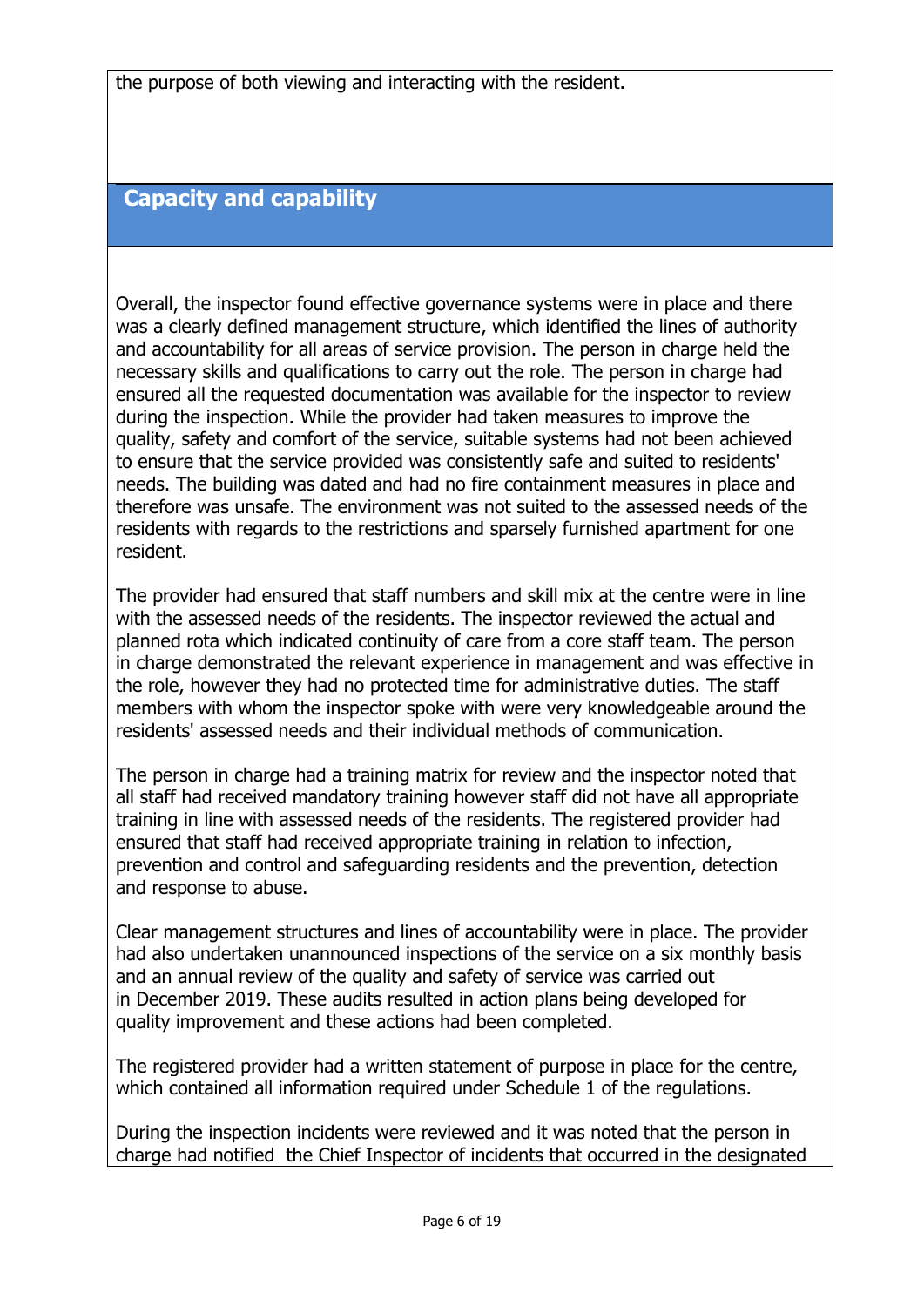centre.

There were no open complaints at the time of inspection, complaints tended to be resolved at a local level. The registered provider had arrangements in place which ensured that both residents and their representatives were aware of their right to complain about the care and support provided.

#### Regulation 14: Persons in charge

The person in charge demonstrated the relevant experience in management and was effective in the role, however they had no protected time for administrative duties.

Judgment: Substantially compliant

Regulation 15: Staffing

The registered provider had a planned and actual roster in place and this was in line with the statement of purpose.

Judgment: Compliant

Regulation 16: Training and staff development

The person in charge had a training matrix in place for the inspector to view. The person in charge had a training matrix for review and the inspector noted that all staff had received mandatory training however staff did not have all appropriate training in line with the assessed needs of the residents.

Judgment: Substantially compliant

Regulation 23: Governance and management

Clear management structures and lines of accountability were in place. A range of audits were in place. The provider had also undertaken unannounced inspections of the service on a six monthly basis and an annual review of the quality and safety of service was carried out in December 2019. While the provider had taken measures to improve the quality, safety and comfort of the service, suitable systems had not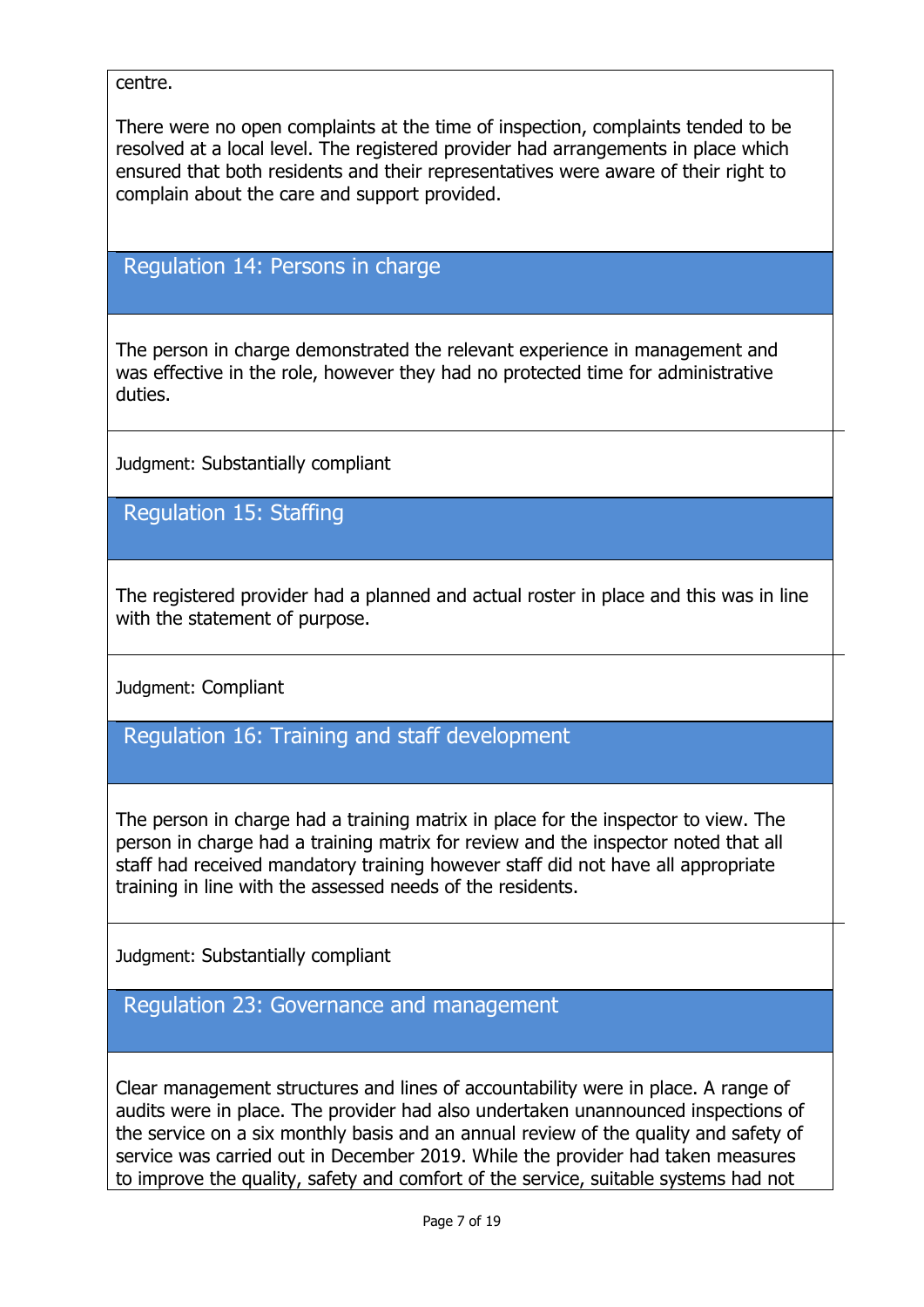been achieved to ensure that the service provided was consistently safe and suited to residents' needs.

Judgment: Substantially compliant

Regulation 3: Statement of purpose

The registered provider had a written statement of purpose in place for the centre, which contained all information required under Schedule 1 of the regulations.

Judgment: Compliant

Regulation 31: Notification of incidents

The person in charge had notified the Chief Inspector of all incidents that occurred in the designated centre.

Judgment: Compliant

Regulation 34: Complaints procedure

There were no open complaints at the time of inspection. The registered provider had arrangements in place which ensured that both residents and their representatives were aware of their right to complain about the care and support provided.

Judgment: Compliant

## **Quality and safety**

The inspector reviewed the quality and safety of care and support in the designated centre and found that overall; the quality of services provided to residents was of a good standard. The inspector noted that the provider had implemented the necessary protocols and guidelines in relation to good infection prevention and control to ensure the safety of all residents during the Covid 19 pandemic. These guidelines were in line with the national public health guidelines and were reviewed regularly with information and protocols updated as necessary. For example,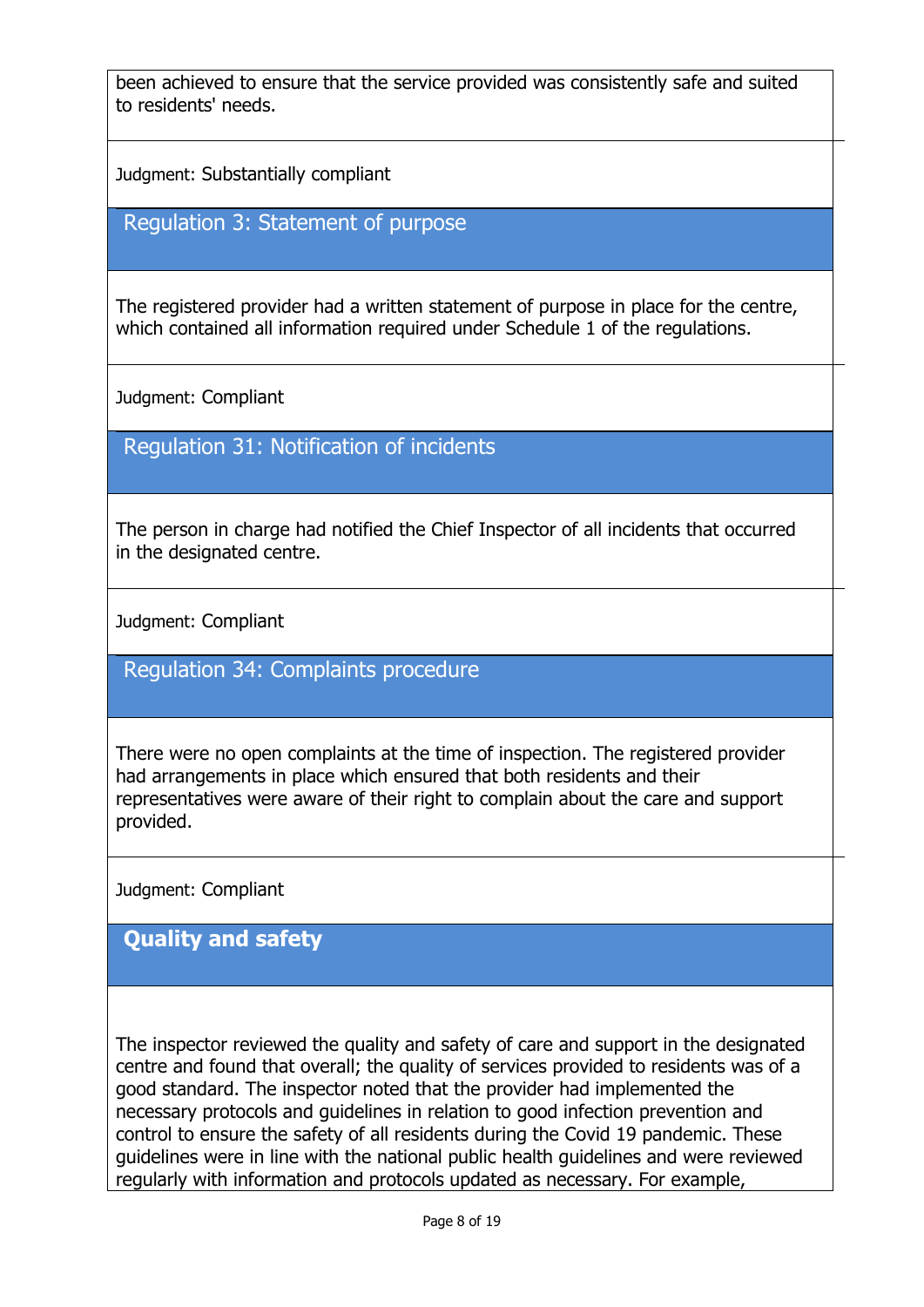personal protective equipment and sanitising agent was accessible to staff to ensure both staff and residents were protected from Covid 19 infection.

The registered provider had ensured that appropriate health care was provided for each resident, having regard to individual personal plans and supports required during the Covid 19 pandemic. Staff demonstrated a good knowledge of the resident's health care needs and how to support them. Appointments with the GP or other medical practitioners were carried out over the phone, these were noted to be effective methods of maintaining the health and well being of the residents. The inspector noted that the provider had taken actions to ensure the safety of all residents during the pandemic with appropriate user friendly information provided to the residents to support their understanding of Covid 19 and the restrictions in place.

The provider ensured that each resident received appropriate care and support in accordance with evidence-based practice, having regard to the nature and extent of the resident's disability. All residents' had opportunities to participate in activities in accordance with their capacities and developmental needs. There were limitations to the activities the residents could engage in due to the Covid 19 restrictions however the staff were very innovative. One resident showed the inspector a notice board with photos of all the activities the residents had engaged in during the Covid isolation period. These included art, gardening (best garden competition), cooking, baking and celebrating birthdays with cocktail and takeaway evening.

During previous inspections, it was found that this centre was unsuitable, as its layout did not meet the needs of residents, this remained unchanged. However the provider was involved in an on-going plan to transition residents to more suitable accommodation. In the interim, the management team had ensured that the centre was warm and clean.

The provider had a risk management policy in place and all identified risks had a risk management plan in place including the risks attached to Covid 19. The provider ensured that there was a system in place in the centre for responding to emergencies. The provider had ensured that residents who may be at risk of an infection such as Covid 19 were protected by adopting procedures consistent with the standards for infection prevention and control.

The provider had a number of fire safety precautions in place, including, regular fire drills, regular fire checks, internal and external emergency lighting and a wellmaintained fire panel. There were still issues in relation to fire containment. However the provider is engaged in a plan to transition residents to more suitable premises.

There were systems in place and supports available to manage behaviour that challenges in the centre with behaviour support plans that were comprehensive and reviewed regularly. The inspector noted that every effort was made to identify and alleviate the cause of residents' behaviour that challenges. Residents were supported with behaviours through the use of phone calls, letters, photos, cards to family members and regular structured activities, which ensured that incidents of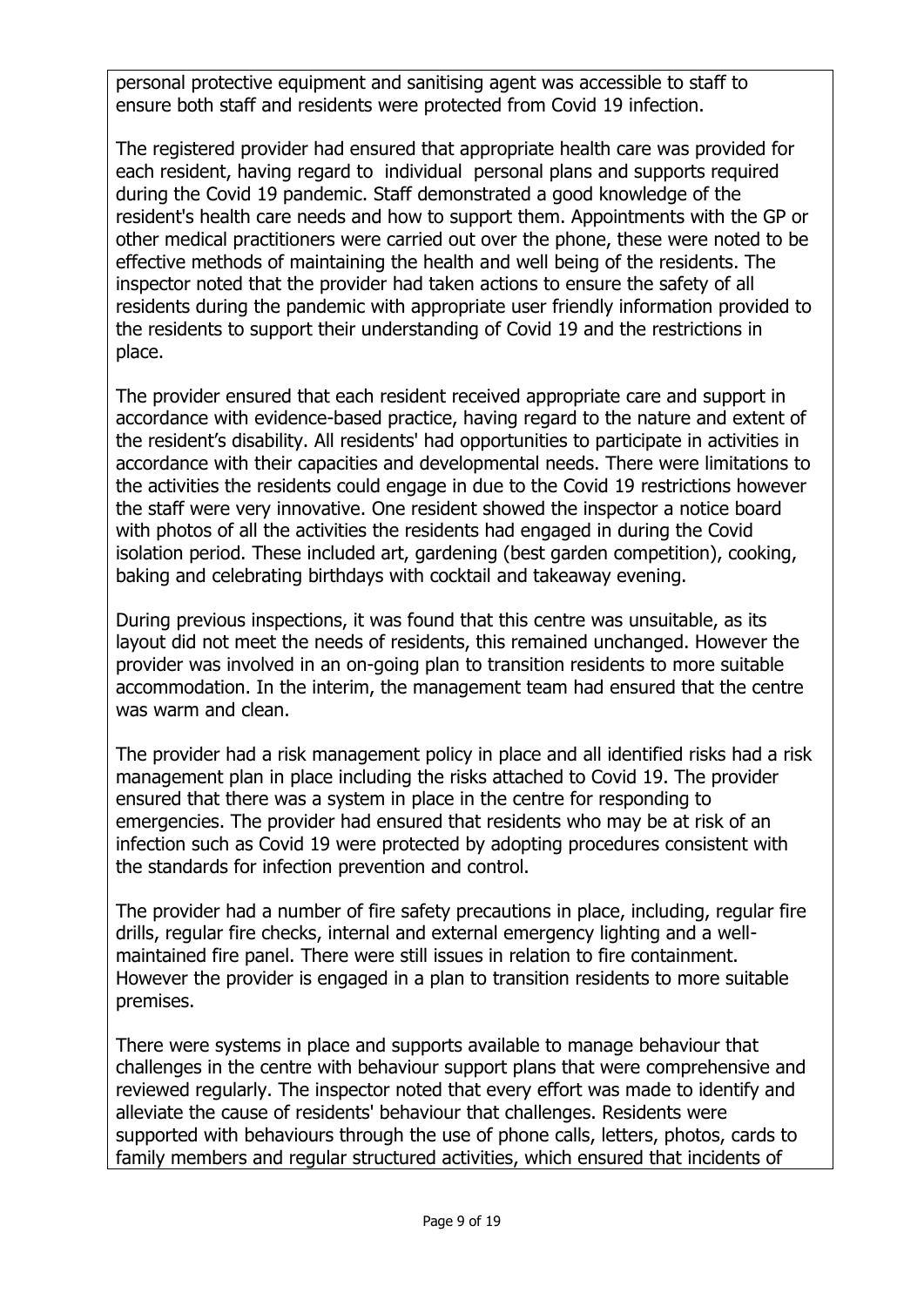behaviours that challenge were minimal.

The provider was not ensured that one resident was informed about suspension of their move to their new home due to the Covid restrictions, as noted previously in this report, there was no evidence of consultation with the resident. . This was mentioned to the resident at a later date, however it was never explained properly to the resident in a way that they would understand, however the provider did commit to using a social story with the resident after the inspection.

The registered provider had also not ensured that another resident's privacy and dignity was respected in relation to their personal and living space. The residents apartment had a number of restrictions in place which included the use of a monitoring camera and locked doors one of which had a hatch for both viewing and interaction purposes. The residents opportunities to go into their garden was inhibited and was not at the chosen time of the resident.

The inspector observed that there were systems and measures in operation in the centre to protect the residents from possible abuse. Staff were facilitated with training in the safeguarding of vulnerable persons.

## Regulation 13: General welfare and development

The provider ensured that each resident received appropriate care and support in accordance with evidence-based practice, having regard to the nature and extent of the resident's disability and assessed needs and their wishes. All residents' had opportunities to participate in activities in accordance with their capacities and developmental needs.

Judgment: Compliant

Regulation 17: Premises

During previous inspections, it was found that this centre was unsuitable, as its layout did not meet the needs of residents, this remained unchanged. However the provider was involved in an on-going plan to transition residents to more suitable accommodation. In the interim, the management team had ensured that the centre was warm and clean.

Judgment: Substantially compliant

Regulation 26: Risk management procedures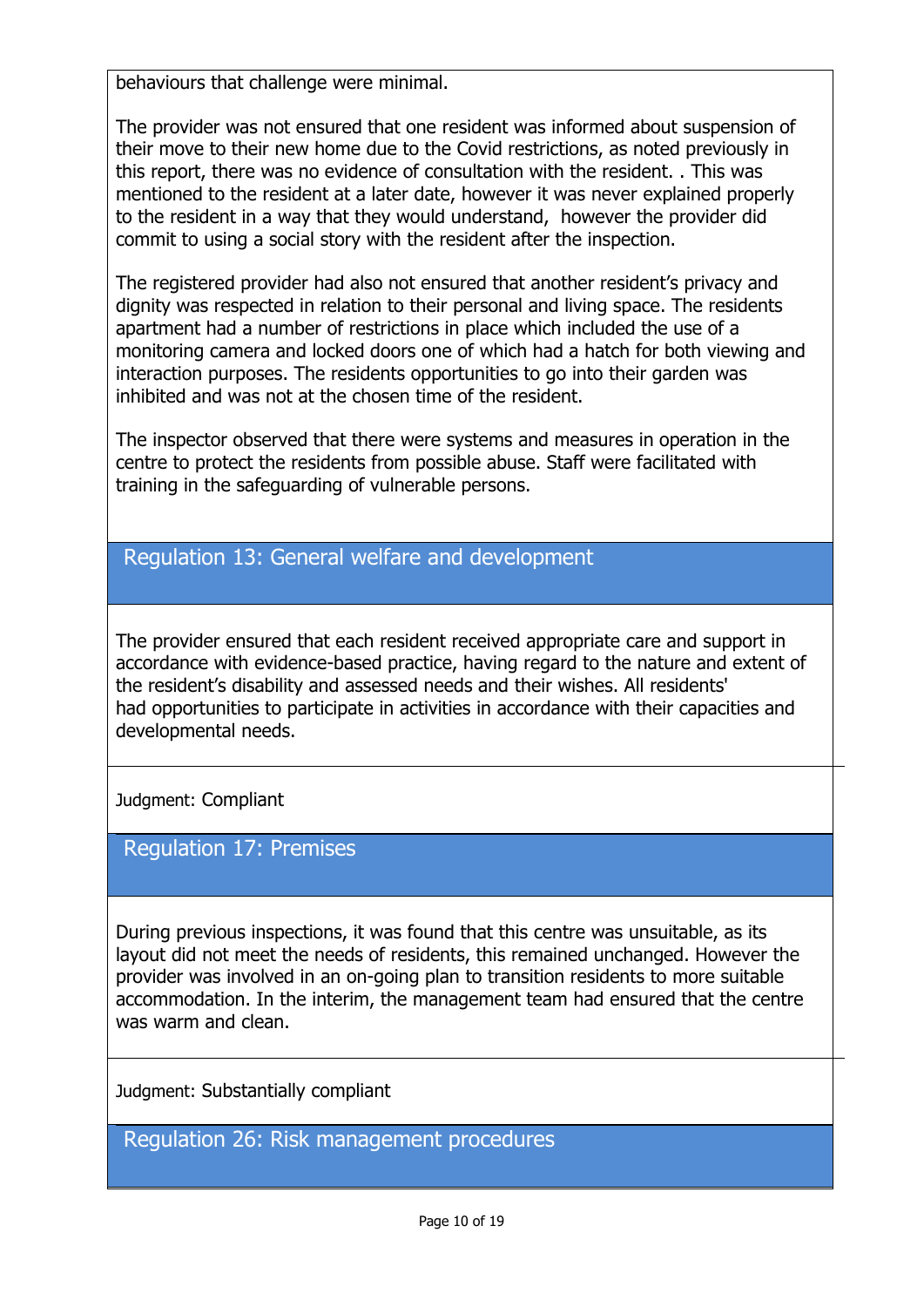The provider had a risk management policy in place and all identified risks had a risk management plan in place including the risks attached to Covid 19. The provider ensured that there was a system in place in the centre for responding to emergencies.

Judgment: Compliant

Regulation 27: Protection against infection

The provider had ensured that residents who may be at risk of an infection such as Covid 19 were protected by adopting procedures consistent with the standards for infection prevention and control.

Judgment: Compliant

Regulation 28: Fire precautions

The provider had a number of fire safety precautions in place, including, regular fire drills, regular fire checks, internal and external emergency lighting and a wellmaintained fire panel. There were still issues in relation to fire containment. However the provider is engaged in a plan to transition residents to more suitable premises.

Judgment: Substantially compliant

Regulation 6: Health care

Overall the health and well-being of the residents was promoted in the centre. Staff demonstrated a good knowledge of the resident's health care needs and how to support them. Each resident had access to a general practitioner and other health care professionals via phone or video link.

Judgment: Compliant

Regulation 7: Positive behavioural support

The staff members had received training in how to support residents with behaviour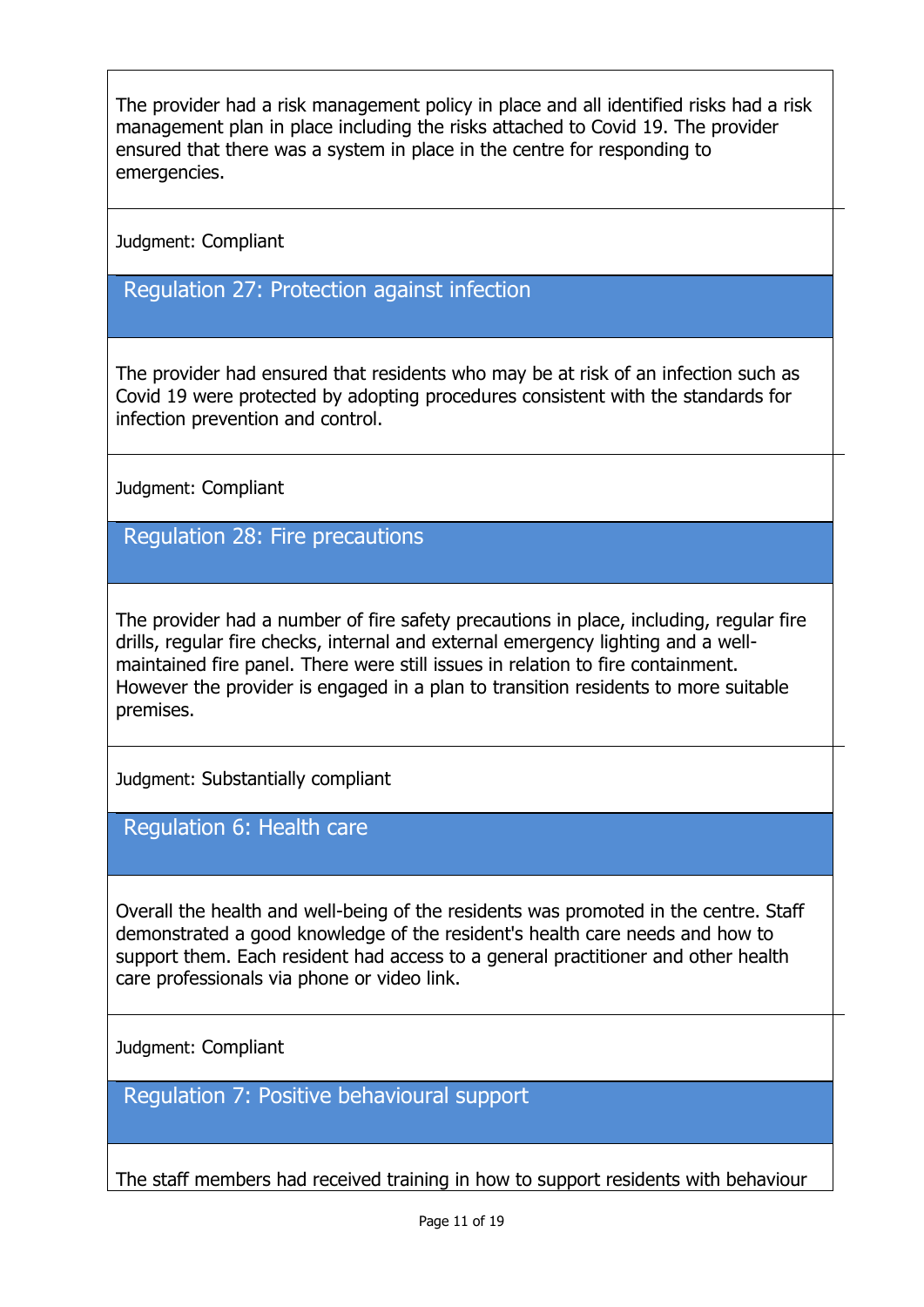that challenges. Where behaviour that challenges was identified this was supported by a plan of care to ensure that consistency of care was provided to the resident. The inspector noted that every effort was made to identify and alleviate the cause of residents' behaviour that challenges.

Judgment: Compliant

#### Regulation 8: Protection

The inspector observed that there were systems and measures in operation in the centre to protect the residents from possible abuse. Staff were facilitated with training in the safeguarding of vulnerable persons.

Judgment: Compliant

Regulation 9: Residents' rights

The provider had not ensured that one resident was informed about suspension of their move to their new home due to the Covid restrictions; this residents' dignity and rights were impacted by this. The registered provider had also not ensured that another resident's privacy and dignity was respected in relation to their personal and living space.

Judgment: Not compliant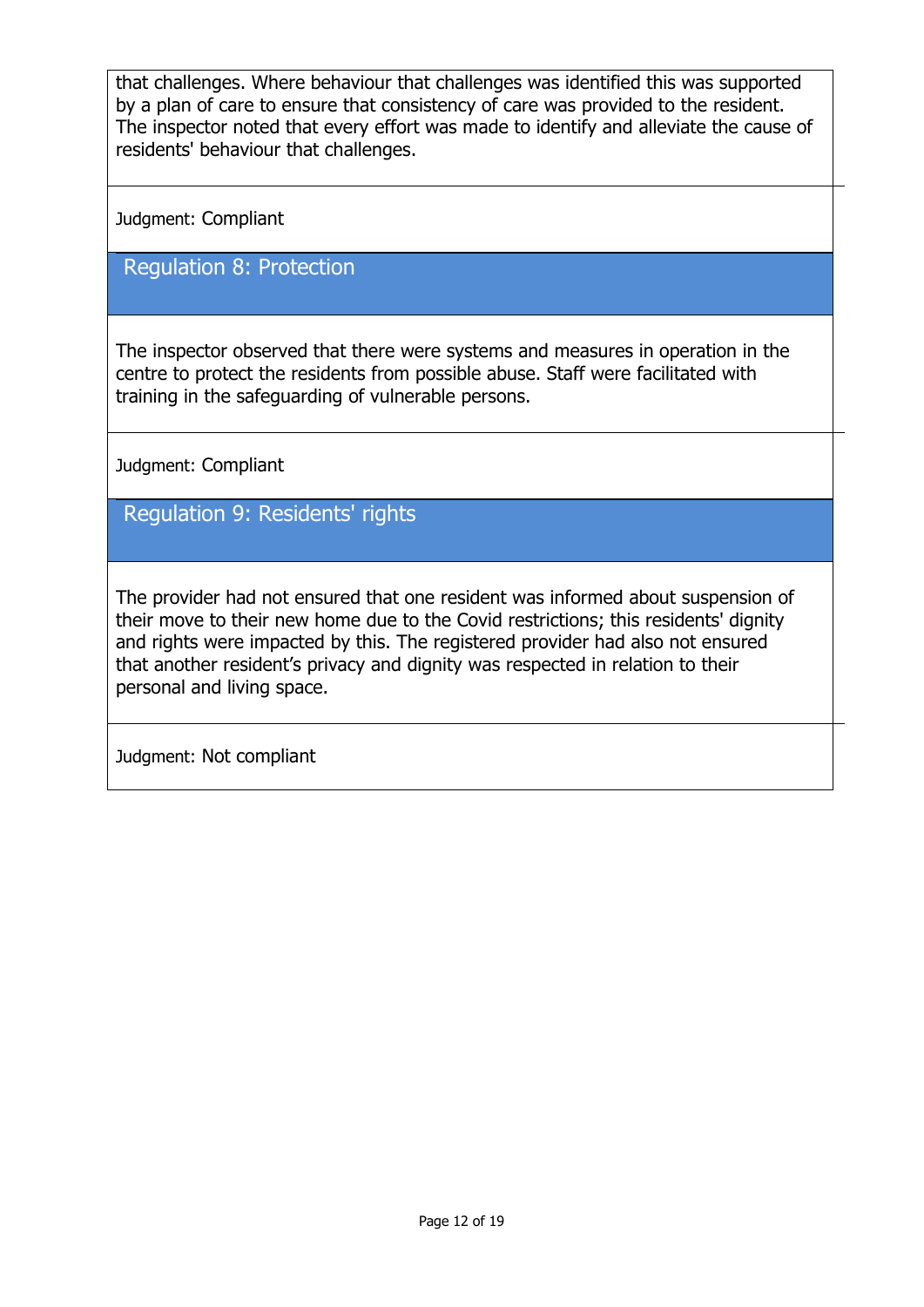#### **Appendix 1 - Full list of regulations considered under each dimension**

This inspection was carried out to assess compliance with the Health Act 2007 (as amended), the Health Act 2007 (Care and Support of Residents in Designated Centres for Persons (Children and Adults) with Disabilities) Regulations 2013, and the Health Act 2007 (Registration of Designated Centres for Persons (Children and Adults with Disabilities) Regulations 2013 - 2015 as amended and the regulations considered on this inspection were:

| <b>Regulation Title</b>                        | <b>Judgment</b>            |
|------------------------------------------------|----------------------------|
| <b>Capacity and capability</b>                 |                            |
| Regulation 14: Persons in charge               | Substantially<br>compliant |
| Regulation 15: Staffing                        | Compliant                  |
| Regulation 16: Training and staff development  | Substantially<br>compliant |
| Regulation 23: Governance and management       | Substantially<br>compliant |
| Regulation 3: Statement of purpose             | Compliant                  |
| Regulation 31: Notification of incidents       | Compliant                  |
| Regulation 34: Complaints procedure            | Compliant                  |
| <b>Quality and safety</b>                      |                            |
| Regulation 13: General welfare and development | Compliant                  |
| Regulation 17: Premises                        | Substantially<br>compliant |
| Regulation 26: Risk management procedures      | Compliant                  |
| Regulation 27: Protection against infection    | Compliant                  |
| Regulation 28: Fire precautions                | Substantially<br>compliant |
| Regulation 6: Health care                      | Compliant                  |
| Regulation 7: Positive behavioural support     | Compliant                  |
| Regulation 8: Protection                       | Compliant                  |
| Regulation 9: Residents' rights                | Not compliant              |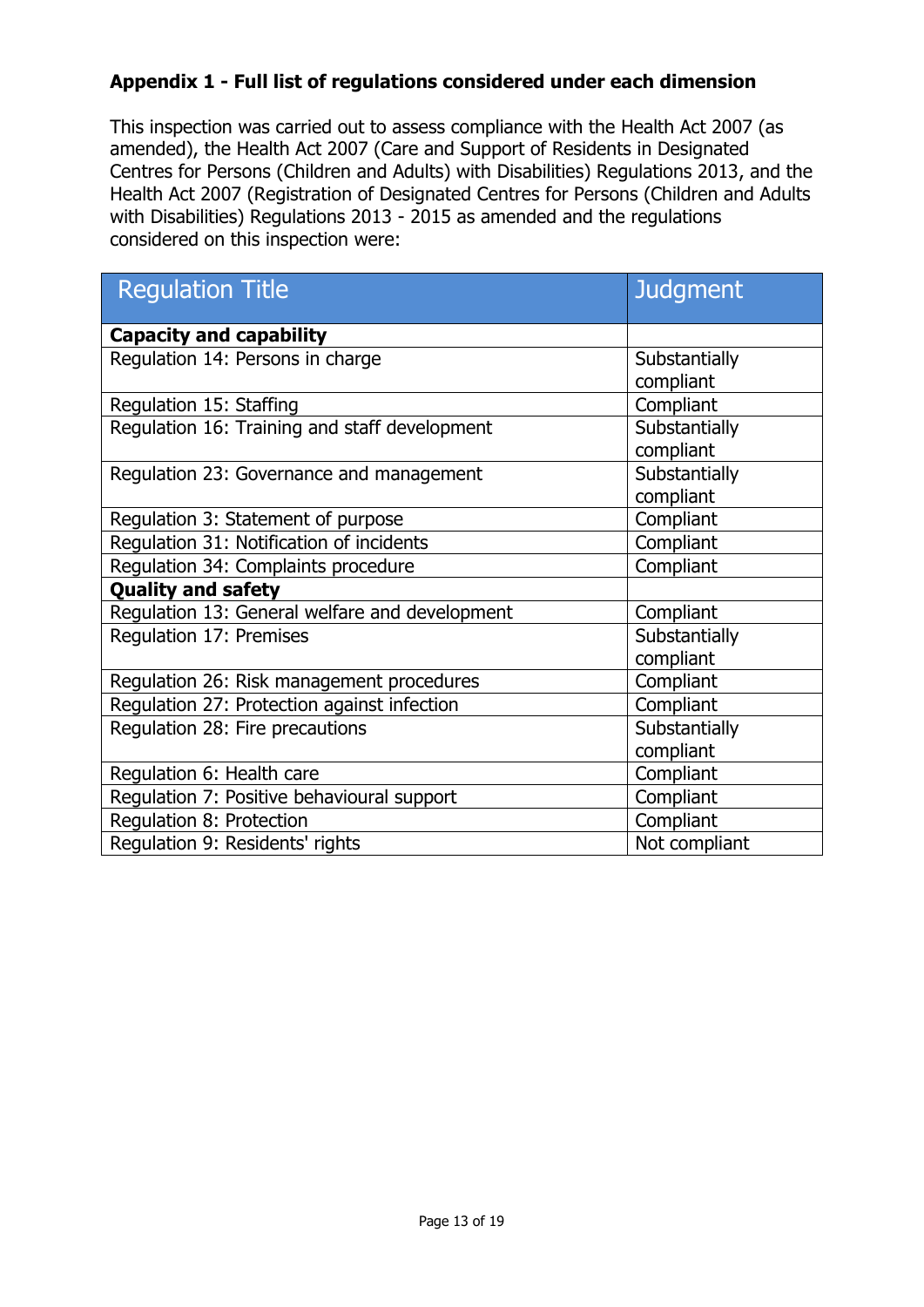## **Compliance Plan for Group D - St. Vincent's Residential Services OSV-0003927**

#### **Inspection ID: MON-0029490**

#### **Date of inspection: 09/06/2020**

#### **Introduction and instruction**

This document sets out the regulations where it has been assessed that the provider or person in charge are not compliant with the Health Act 2007 (Care and Support of Residents in Designated Centres for Persons (Children And Adults) With Disabilities) Regulations 2013, Health Act 2007 (Registration of Designated Centres for Persons (Children and Adults with Disabilities) Regulations 2013 and the National Standards for Residential Services for Children and Adults with Disabilities.

This document is divided into two sections:

Section 1 is the compliance plan. It outlines which regulations the provider or person in charge must take action on to comply. In this section the provider or person in charge must consider the overall regulation when responding and not just the individual non compliances as listed section 2.

Section 2 is the list of all regulations where it has been assessed the provider or person in charge is not compliant. Each regulation is risk assessed as to the impact of the non-compliance on the safety, health and welfare of residents using the service.

A finding of:

- **Substantially compliant -** A judgment of substantially compliant means that the provider or person in charge has generally met the requirements of the regulation but some action is required to be fully compliant. This finding will have a risk rating of yellow which is low risk.
- **Not compliant -** A judgment of not compliant means the provider or person in charge has not complied with a regulation and considerable action is required to come into compliance. Continued non-compliance or where the non-compliance poses a significant risk to the safety, health and welfare of residents using the service will be risk rated red (high risk) and the inspector have identified the date by which the provider must comply. Where the noncompliance does not pose a risk to the safety, health and welfare of residents using the service it is risk rated orange (moderate risk) and the provider must take action *within a reasonable timeframe* to come into compliance.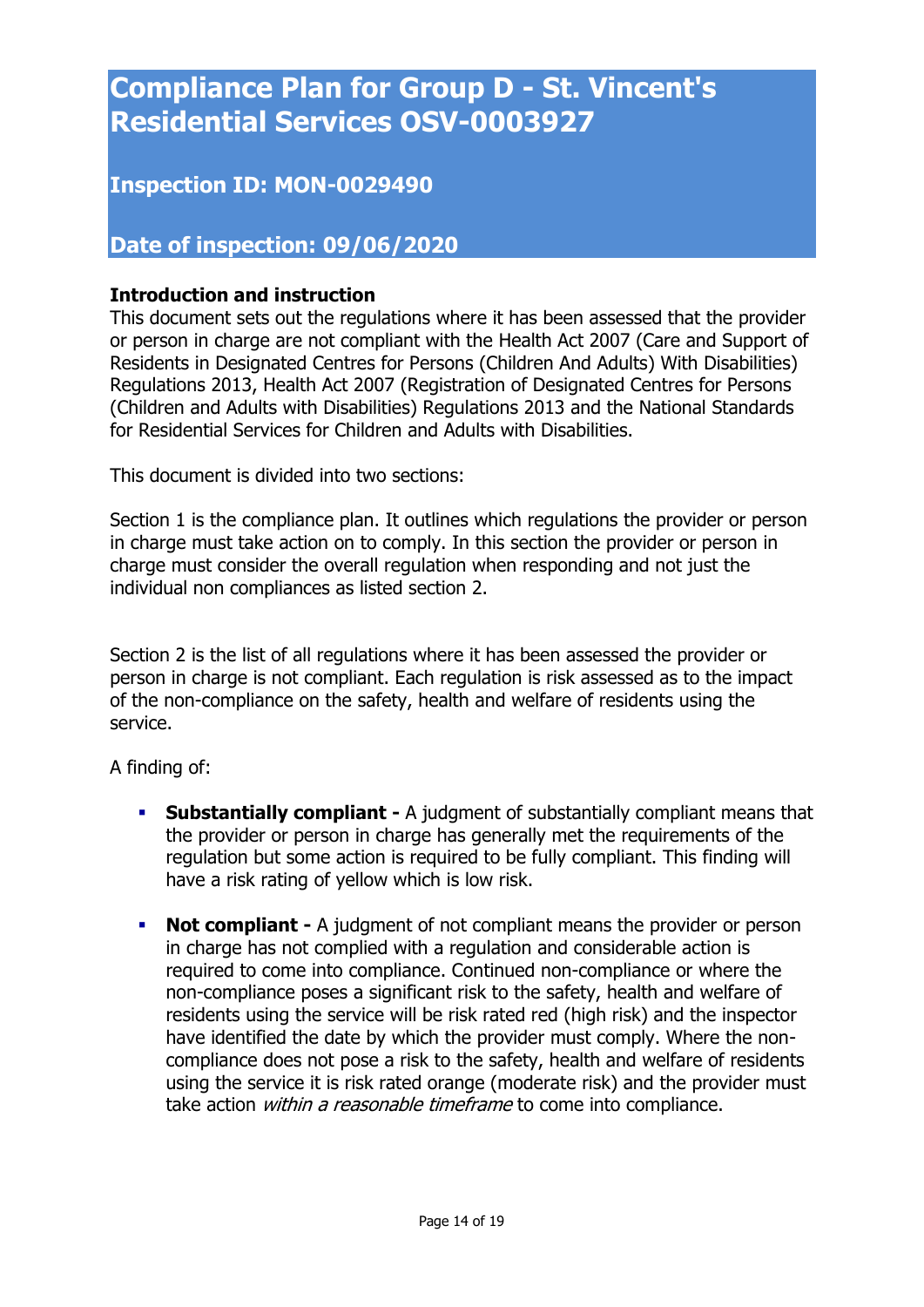## **Section 1**

The provider and or the person in charge is required to set out what action they have taken or intend to take to comply with the regulation in order to bring the centre back into compliance. The plan should be **SMART** in nature. **S**pecific to that regulation, **M**easurable so that they can monitor progress, **A**chievable and **R**ealistic, and **T**ime bound. The response must consider the details and risk rating of each regulation set out in section 2 when making the response. It is the provider's responsibility to ensure they implement the actions within the timeframe.

#### **Compliance plan provider's response:**

| <b>Regulation Heading</b>                                                                                                                                                                                                                                                                                                                                                                                                                                                    | <b>Judgment</b>                                                                      |  |  |
|------------------------------------------------------------------------------------------------------------------------------------------------------------------------------------------------------------------------------------------------------------------------------------------------------------------------------------------------------------------------------------------------------------------------------------------------------------------------------|--------------------------------------------------------------------------------------|--|--|
| Regulation 14: Persons in charge                                                                                                                                                                                                                                                                                                                                                                                                                                             | <b>Substantially Compliant</b>                                                       |  |  |
| charge:                                                                                                                                                                                                                                                                                                                                                                                                                                                                      | Outline how you are going to come into compliance with Regulation 14: Persons in     |  |  |
| The provider through the Director of Nursing and the Service Manger is reviewing the<br>protected time available to the Person in Charge. Currently due to Covid 19 the center<br>has additional staffing resources in place to support activities and one to one time for<br>residents. These additional resources have ensured protected time also weekly for the<br>Person in Charge. The provider will support protected time for the person in Charge<br>going forward. |                                                                                      |  |  |
| Regulation 16: Training and staff<br>development                                                                                                                                                                                                                                                                                                                                                                                                                             | <b>Substantially Compliant</b>                                                       |  |  |
| Outline how you are going to come into compliance with Regulation 16: Training and<br>staff development:                                                                                                                                                                                                                                                                                                                                                                     |                                                                                      |  |  |
| The person in Charge will review all staff training and link with the training coordinator<br>and schedule all staff dates for training. Due to Covid 19 restrictions there has been<br>impact on training delivery. The provider is putting plans in place to proceed with training<br>for staff taking into consideration the necessary infection control prevention requirements<br>and same will be facilitated.                                                         |                                                                                      |  |  |
| The Person in charge and the training coordinator will schedule dates for in house<br>training, the person in charge will plan dates with staff when they will complete online<br>training programmes.<br>This will be an ongoing process with refresher dates set going forward.                                                                                                                                                                                            |                                                                                      |  |  |
|                                                                                                                                                                                                                                                                                                                                                                                                                                                                              |                                                                                      |  |  |
| Regulation 23: Governance and<br>management                                                                                                                                                                                                                                                                                                                                                                                                                                  | <b>Substantially Compliant</b>                                                       |  |  |
| management:                                                                                                                                                                                                                                                                                                                                                                                                                                                                  | Outline how you are going to come into compliance with Regulation 23: Governance and |  |  |

The provider has a plan in place for the transfer of three residents from the centre by the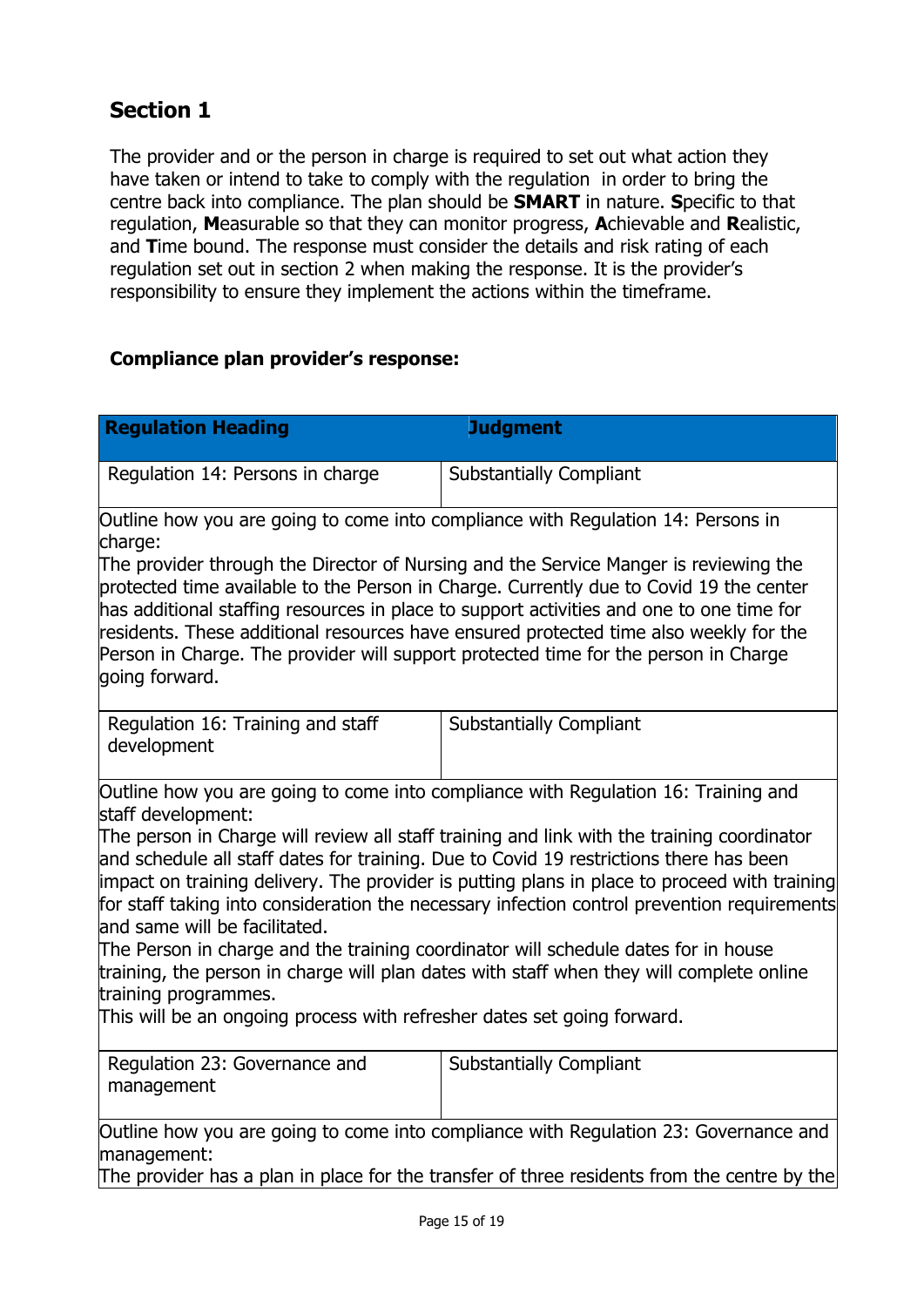30/09/202. There is currently no plan in place for the transfer of one resident from the apartment of this centre.

The provider has requested funding from the HSE to provide alternate accommodation arrangement for this resident. This funding has not been approved to date.

| Regulation 17: Premises | Substantially Compliant |
|-------------------------|-------------------------|

Outline how you are going to come into compliance with Regulation 17: Premises: The provider has a plan in place for the transfer of three residents from the centre by the 30/09/2020. There is currently no plan in place for the transfer of one resident from the apartment of this centre.

The provider has requested funding from the HSE to provide alternate accommodation arrangement for this resident. This funding has not been approved to date.

| Regulation 28: Fire precautions | <b>Substantially Compliant</b> |
|---------------------------------|--------------------------------|
|                                 |                                |

Outline how you are going to come into compliance with Regulation 28: Fire precautions: The provider has a plan in place for the transfer of three residents from the centre by the 30/09/2020. There is currently no plan in place for the transfer of one resident from the apartment of this centre.

The provider has requested funding from the HSE to provide alternate accommodation arrangement for this resident. This funding has not been approved to date.

| Regulation 9: Residents' rights |  |  |  |
|---------------------------------|--|--|--|
|---------------------------------|--|--|--|

s | Not Compliant

Outline how you are going to come into compliance with Regulation 9: Residents' rights: The person in charge will arrange with the speech and language therapist a means of communicating the impact of Covid 19 on the visiting of the resident's new home and accessing facilities in the local community. The plan to transfer this resident to a new home in the community is for the 30 09 2020. Visits to the house and choosing plants for the garden has progressed since the lifting of some restrictions in the past weeks.

The provider has a plan in place for the transfer of three residents from the centre by the 30/09/2020. There is currently no plan in place for the transfer of one resident from the apartment of this centre.

The provider has requested funding from the HSE to provide alternate accommodation arrangement for this resident. This funding has not been approved to date.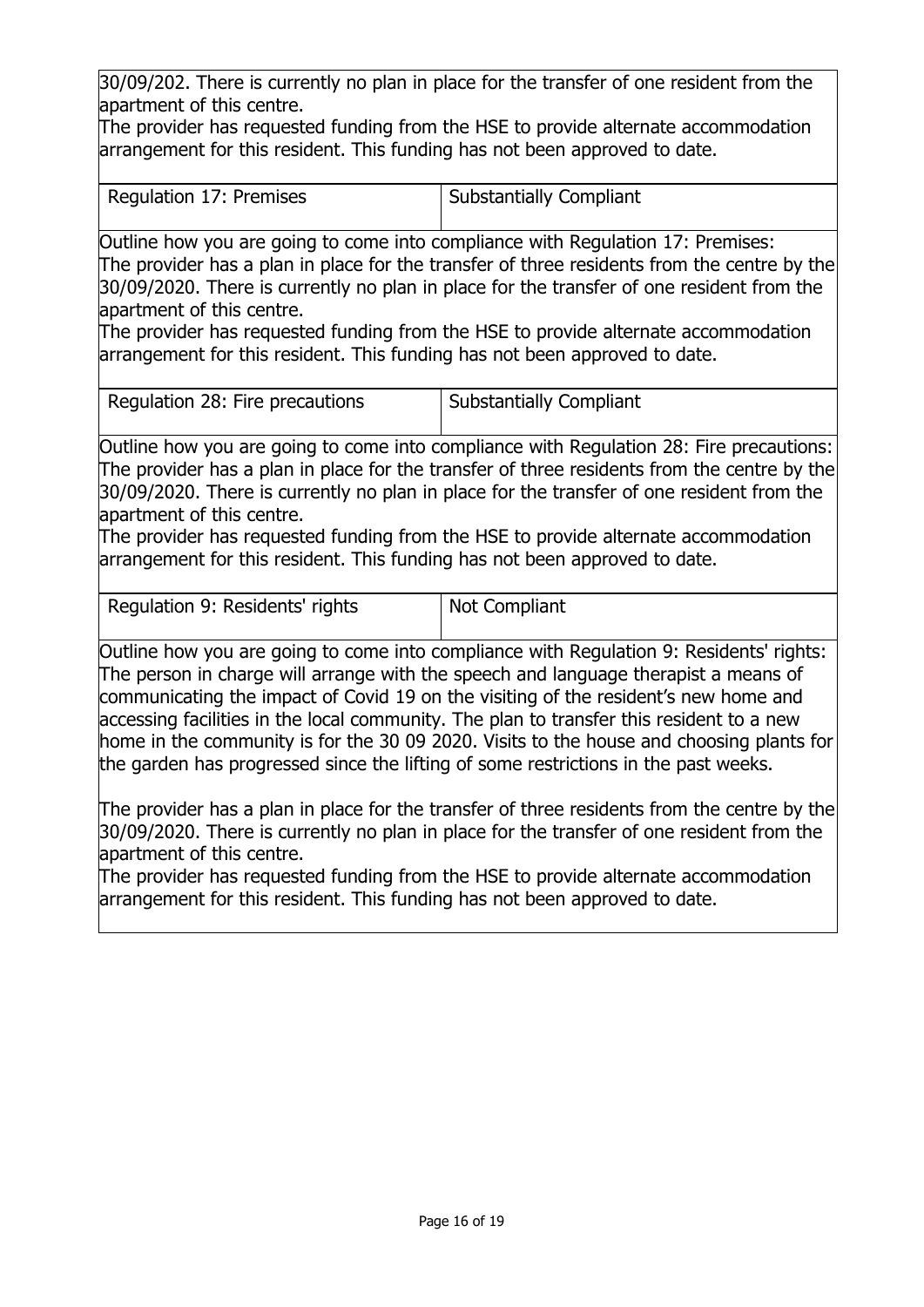## **Section 2:**

#### **Regulations to be complied with**

The provider or person in charge must consider the details and risk rating of the following regulations when completing the compliance plan in section 1. Where a regulation has been risk rated red (high risk) the inspector has set out the date by which the provider or person in charge must comply. Where a regulation has been risk rated yellow (low risk) or orange (moderate risk) the provider must include a date (DD Month YY) of when they will be compliant.

The registered provider or person in charge has failed to comply with the following regulation(s).

| <b>Regulation</b>      | <b>Regulatory</b><br>requirement                                                                                                                                                                                                                                                                     | <b>Judgment</b>            | <b>Risk</b><br>rating | Date to be<br>complied with |
|------------------------|------------------------------------------------------------------------------------------------------------------------------------------------------------------------------------------------------------------------------------------------------------------------------------------------------|----------------------------|-----------------------|-----------------------------|
| Regulation 14(4)       | A person may be<br>appointed as<br>person in charge<br>of more than one<br>designated centre<br>if the chief<br>inspector is<br>satisfied that he or<br>she can ensure the<br>effective<br>governance,<br>operational<br>management and<br>administration of<br>the designated<br>centres concerned. | Substantially<br>Compliant | Yellow                | 31/10/2020                  |
| Regulation<br>16(1)(a) | The person in<br>charge shall<br>ensure that staff<br>have access to<br>appropriate<br>training, including<br>refresher training,<br>as part of a<br>continuous<br>professional<br>development<br>programme.                                                                                         | Substantially<br>Compliant | Yellow                | 31/10/2020                  |
| Regulation<br>17(1)(a) | The registered<br>provider shall<br>ensure the<br>premises of the                                                                                                                                                                                                                                    | Substantially<br>Compliant | Yellow                | 30/09/2020                  |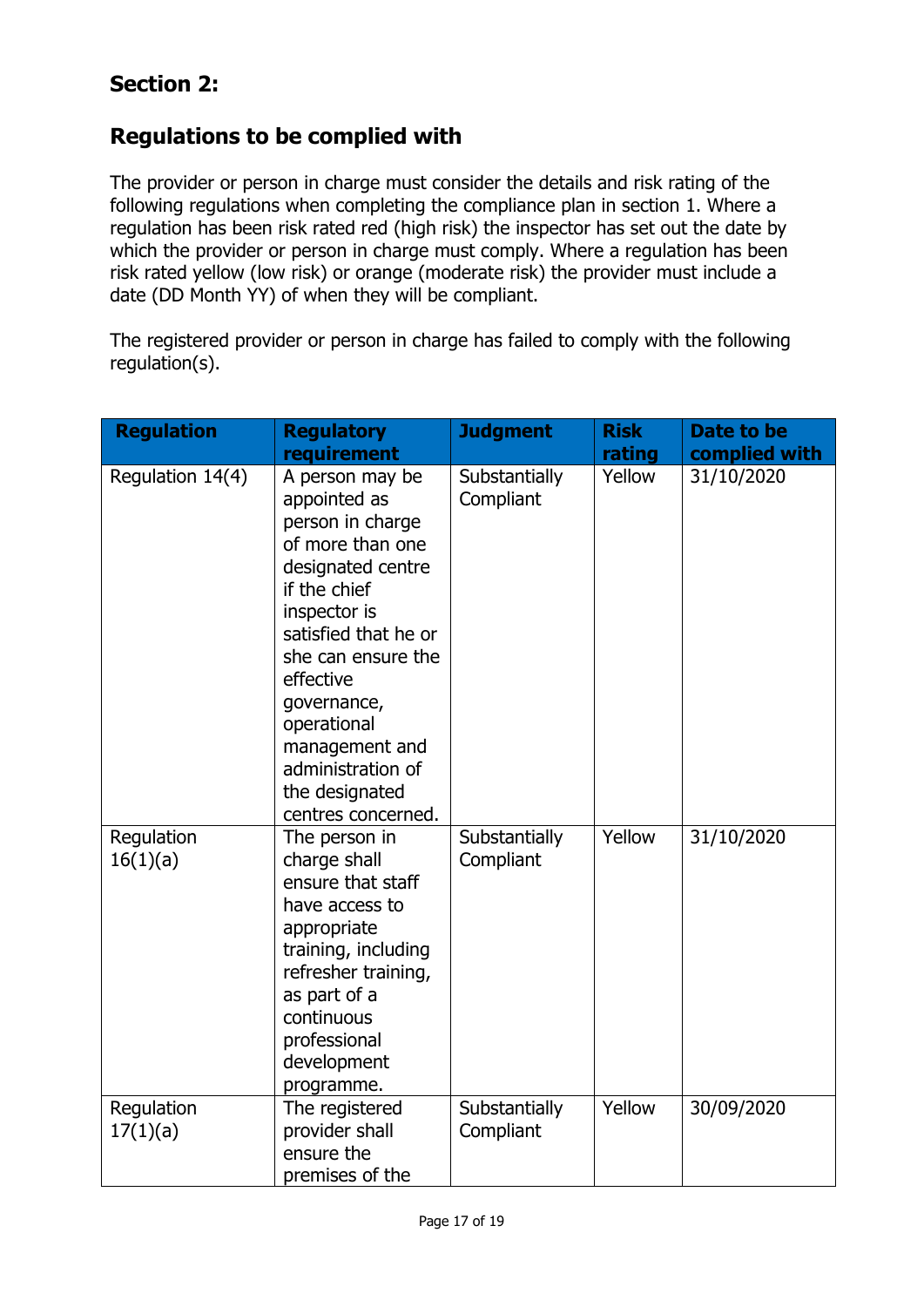|                           | designated centre<br>are designed and<br>laid out to meet<br>the aims and<br>objectives of the<br>service and the<br>number and needs<br>of residents.                                                                                                                                                                              |                            |        |            |
|---------------------------|-------------------------------------------------------------------------------------------------------------------------------------------------------------------------------------------------------------------------------------------------------------------------------------------------------------------------------------|----------------------------|--------|------------|
| Regulation<br>23(1)(c)    | The registered<br>provider shall<br>ensure that<br>management<br>systems are in<br>place in the<br>designated centre<br>to ensure that the<br>service provided is<br>safe, appropriate<br>to residents'<br>needs, consistent<br>and effectively<br>monitored.                                                                       | Substantially<br>Compliant | Yellow | 30/09/2020 |
| Regulation<br>28(2)(b)(i) | The registered<br>provider shall<br>make adequate<br>arrangements for<br>maintaining of all<br>fire equipment,<br>means of escape,<br>building fabric and<br>building services.                                                                                                                                                     | Substantially<br>Compliant | Yellow | 30/09/2020 |
| Regulation 09(3)          | The registered<br>provider shall<br>ensure that each<br>resident's privacy<br>and dignity is<br>respected in<br>relation to, but not<br>limited to, his or<br>her personal and<br>living space,<br>personal<br>communications,<br>relationships,<br>intimate and<br>personal care,<br>professional<br>consultations and<br>personal | Not Compliant              | Orange | 30/09/2020 |